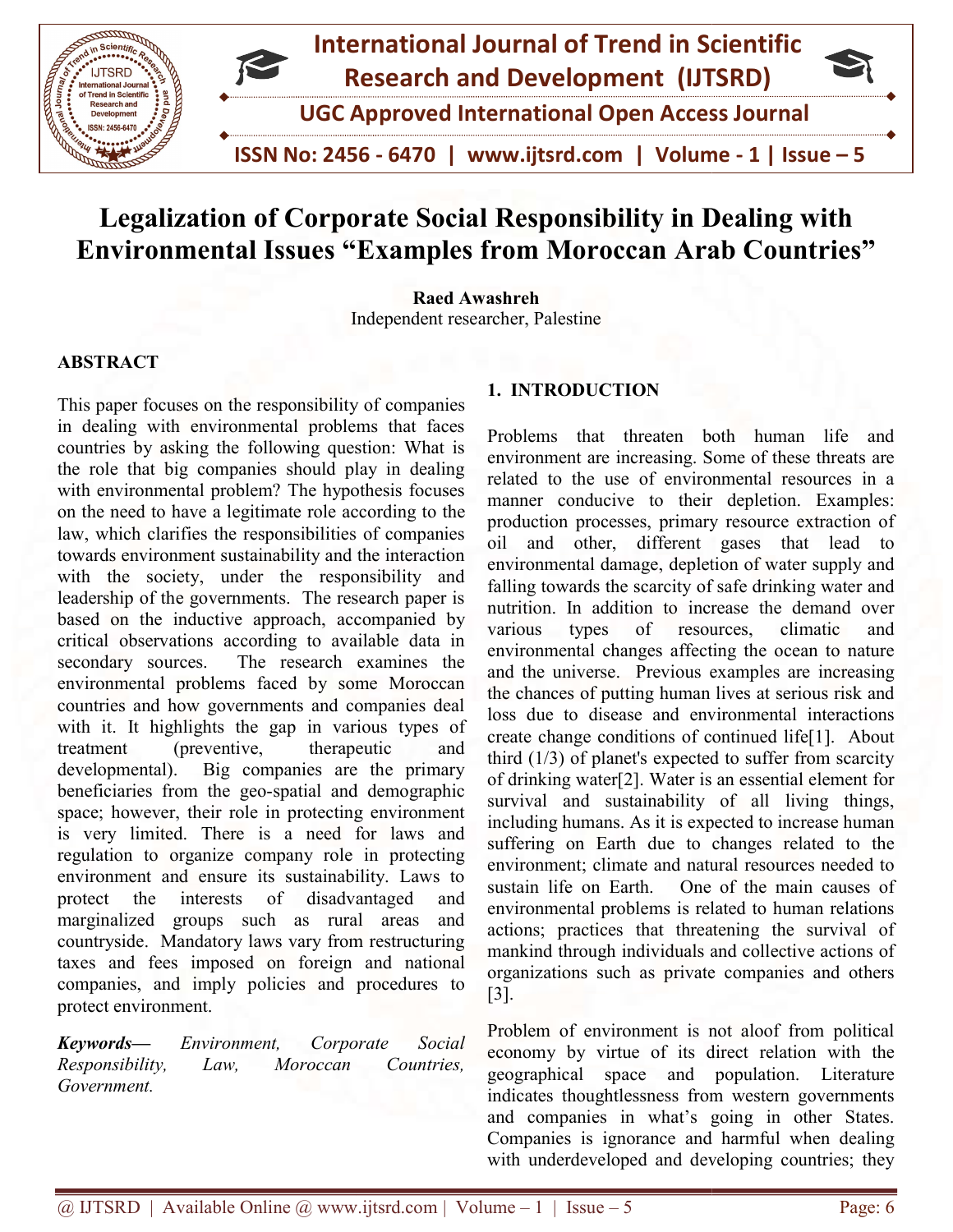try to take advantage of legal- political - social gaps to make profit and glorify it. Also, take advantage of weak governance for the purpose of obtaining licenses and perform actions affecting the environment and sustainability [4].

Attention to the environmental issue is increasing as a result of being a major incubator of life; to air, water, and shelter, no life can be outside the ecosystem. Maintaining and developing the environment are essential for serving current and future generation. This role should be of interest to political authority/ governments, major corporations, NGO's and private institutions. However, companies are interested primarily in profitability away from protecting environment and social concerns [5]. In 2005, The World Economic Forum in Davos has classified environmental situation in North Africa and the Middle East is low and weak [6].

The study pays attention to corporate social responsibility under direction and supervision of political authorities; tries to determine the gap between expected and current roles of private companies. The coming sections determine the used methodology and providing literature review and background information on environment and Moroccan countries situation and government plans. Next section presents findings based on gathered secondary data and critical marks. Last section is a conclusion with recommendation to enhance companies' roles in dealing with environmental sustainability and protecting human-being with empathies on marginalized groups.

#### 2. Research Question and Methodology

What does it need to let companies playcore-active role in preservation of the environment and its sustainability? Further sub-questions: what is the current role of private companies- including major corporations, what does it need from government to maintain environment and its sustainability? The hypothesis goes for the need for clear legislations to identify the role of private companies in all phases and business operations related to environment. Therefore, the responsibility of governments is to formulate the needed legislations and ensure the implementation via leading and monitoring. This study relies on inductive methodology using facts existing in secondary resources- both researches and studies supported by critiques comments aiming to deepen knowledge and understanding over the issue.

In addition, a theoretical framework has used for processing data based on the fundamental role of political authority to govern and lead society issues and its different spaces (environment, population, geography, etc.). This framework also includes legalizing role of companies towards preserving the environment and environment affects on society.

#### 3. Literature Review and Background Information

#### 3.1 Environment- a Pot for Living

Environment is the frame of presenting and allowing living beings to exist; human, animals, and plants. Material in its solid - liquid – gas forms, conditions and forces such as light- sun- and wind, physics, chemical, and biological interactions need environment biosphere [7]. Climate change can be defined as a set of changes that occur in the Earth's climate over a period of time; an important example of these changes is high temperature, which were placed into high emissions generated from the Earth by virtue of human use industries. In such manner that planet of the land can be exposed to imprisoning of thermal dense and fast may change circumstances of the living on the land. The climate indicates the atmosphere and medium situations of the successive atmosphere in place what long-term genealogical. While the weather focuses are on changeable conditions from heat and winds, pressing and humidity in short genealogical period, night, a day or a week [8]. Climatic change contributes in the wars and causes military conflict sounds correct statement. A previous study stated that about 10% of wars and military conflicts broke out or/and intensified because of the climatic changes[9]. This example of war due to climate change is applicable on Arab countries where a number of the environmental problems caused numerous of clashes, wars, tension and aggressions from few countries. The Arab Organization for Administrative Development indicates that laws in Arabic countries do not include and clarity rules in protecting environment during wars [10].

Apart from wars, there are also problems resulting from manufacturing, production and various practices of man. Moroccan countries in particular and Arab countries in general faces challenges and problems that negatively affect the environment, including:

 $\triangleright$  The steady increase in population, which is concentrated in urban areas and around the delta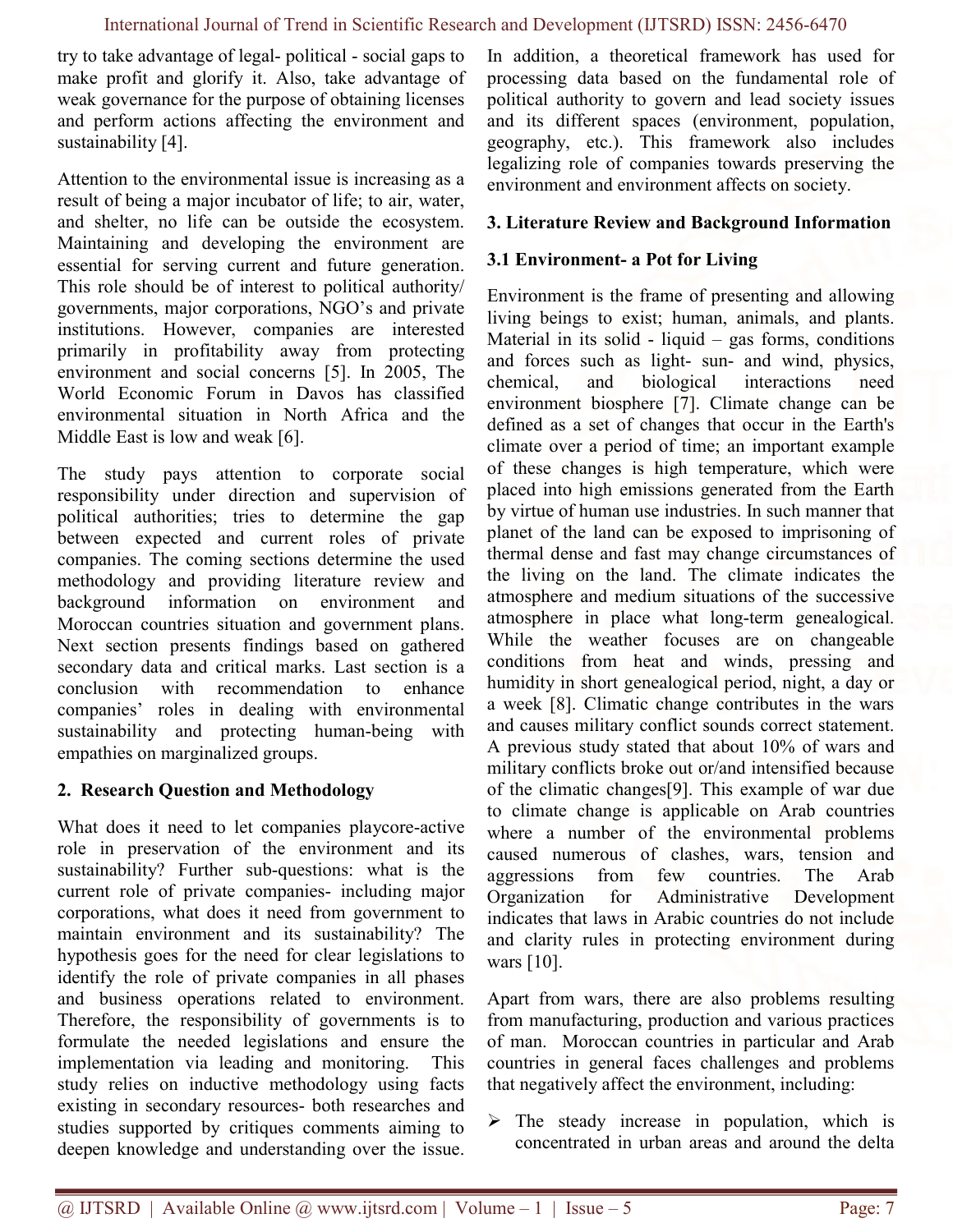and the coastal strip of North Africa and the Arabian Gulf

- Lack of freshwater quantity and deterioration of quality
- $\triangleright$  Degradation of agricultural education, drought, desertification and coastal erosion
- $\triangleright$  Waste and waste generation with no solid waste management systems
- $\triangleright$  Poor institutional structures, legislative frameworks and legal structures that protect the environment
- $\triangleright$  Focus on economic reform and structural adjustment and openness without serious preparation of these countries, which means negatively impact on the environment[11]

Changes in water rates and quality are important and vital sub-theme for the environmental profile. Decline and lack of water leads to killing of agricultural crops and lack of grass and water too, therefore affected all living organisms of humans, plants and animals i.e. all types of life. The decline and lack of water burdens the community, especially marginalized groups, poor families, and those who live in the countryside of farmers. This situation requires interventions from the government; include determining the role of the private sector specifically big corporation. The government's role and interventions should not be limited to provide food, water and temporary housing through tents for those affected by the environment. In the coming years, it's expected that water become a major problem as nearly one-third of the world's population will suffer from water, specifically drinking water. About 33% of the world's population will be threatened by water scarcity; due to population growth, climate change, and activities harmful to water sustainability [12].

All type of Institutions should participate in therapeutic and preventive roles, but most importantly is the preventive and developmental roles. Roles that should formulated to plans based on studies and ongoing research. It's important to consider preventive and developmental options in the following areas:

 $\triangleright$  Afforestation and conservation policy

- $\triangleright$  Water conservation and use
- Determine countries that can work together on interventions in environmental issues, neighbourly countries, countries with commercial and economic interests and relations, regional countries share a single biological destiny…etc
- $\triangleright$  Alternatives to agricultural productions
- $\triangleright$  Ways to preserve useful plant and animal wealth
- $\triangleright$  Programs to compensate the marginalized poor because of damage caused by the effects and volatility
- $\triangleright$  Studies of agricultural and livestock production options
- $\triangleright$  Collecting rain by using several intervention tools without damaging the current and future environmental and human population components [13]

#### 3.2 Moroccan Plan

The Kingdom of Morocco has prepared plans to address environmental challenges, including environmental and water fluctuations and the depletion of primary resources in economic activities. For example, in the area of water, there is depletion and decline; poor and marginalized communities face lack of water due to poor water supply system and discrimination in distribution as potable water concentrated in urban cities. Morocco also faces pollution problem of environment resulting from oil and its derivatives. To solve these problems Morocco has adopted an implementation plan for addressing the environment file. Protecting environment from challenges such as climate change, other effects, coastal areas and port. In addition to government efforts, a number of associations have been established to protect fishing and natural resources. Also, a number of memorandums of understanding have been signed and some facilities have been provided for institutions that work in protecting the environment for institutions and individuals, such as tax exemptions, which are studied in individual cases. Although in 2002, Morocco ranked 49.1, the country's 73th in terms of environmental sustainability but still it faces from weak institutional performance[14].

There are two plans dealing and addressing the environment issue: the National Plan and the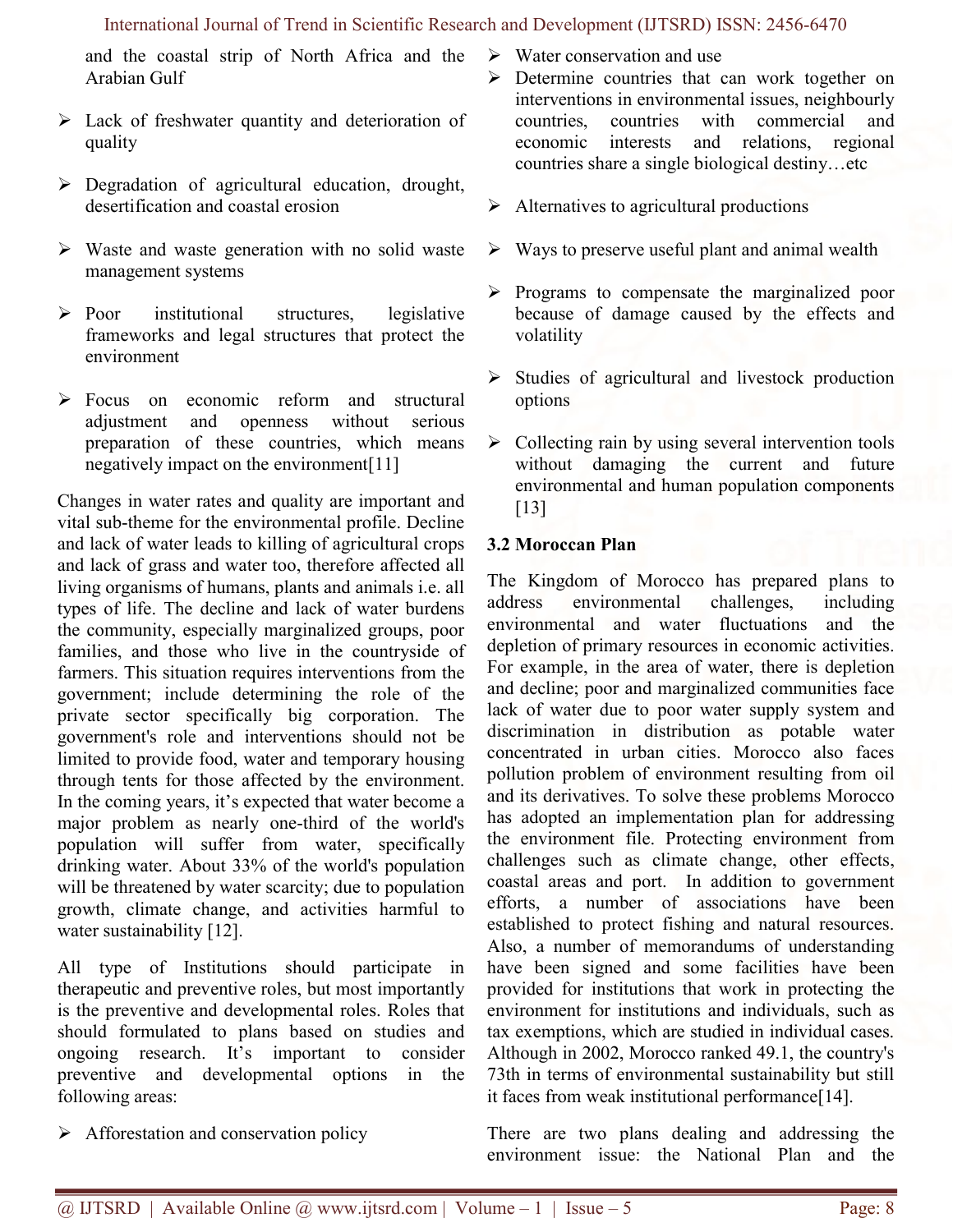Environmental Protection Operational Plan [15]. These plans aim to develop and strengthen the environmental concern related to economic activities focusing on the following topics: water, waste, air, rural areas and adjacent to the sea administrative and pollution. The plans have set three long-term objectives: developing a legal and institutional framework, an integrated policy based on cost-benefit analysis, building on the quality of the environment and the necessary investments, plus development policy summaries as described in order to avoid the resulting environmental problems in the medium term And long-term environmental protection[16].

As for institutional work, there are a number of government institutions that deal with the environment; their role and effectiveness is low due to high centralization associated with the slow and nonparticipation and disclosure of information. However, government is willing to change and make changes; some indicators show this willingness: reducing centralization and giving provincial authorities responsibilities in handling and dealing with the preservation of the environment. Another constraints are the low number of non-governmental organizations involved in the sustainability, conservation of the environment, and the difficulty of licensing such institutions [17].

#### 4. Findings & Discussion

#### 4.1 Role of Governments and Organizations

It is the responsibility of governments first to develop necessary legislations and policies for the preservation and sustainability of the environment, in addition to supervise and implement of legislation and policies. Private companies are primarily seeking profits; they do not take the environmental issue seriously unless it is through governmental legislation and supervision or by providing profitable projects for the purpose of preserving and sustaining the environment. The Algerian government has developed the National Climate Plan 2015-2050 to reduce and reduce carbon emissions, produce and increase clean energy production, develop a climate structure adapted to climate change, adopt appropriate agricultural policies and strategies and climate change. It also worked for the importance of the subject to adopt a plan to produce clean energy instead of burning oil and various derivatives through the plan (2011-2030) [18].

The UN report indicates that 16 large companies have

obtained certificates of completion of social responsibility standards from the Institute of Algerian Standards and Metrology, including dealing with environmental issues. The direct role of companies comes in the context of the call for green economy, reduction of gases, emissions from industrial processes and productivity, preservation of the environment. Therefore these companies must be interested in research, studies and innovations for the purpose of preserving the environment [19]. It is important that government has a role in monitoring to protect environment from threats and damage that might affects its sustainability. Also, to impose value on these companies by allocate funds and support research - universities in Moroccan countries.

An example, how can the governments help 25,000 families whom have affected by environmental fluctuations in few of Algeria's states? Algerian intervention was limited to emergency - relief aids; provide blankets and food to keep bodies warm and people survival. These are urgent therapeutic interventions, however, developmental interventions are needed to sustain the sustainability of human activity and environmental resilience as well [20].

Politics has major influence on the environment; foreign policy of countries must be confined to the environmental space of other countries away from strengthen their international political and economic weight. Any changes that have repercussions on and within the superpowers or Western governments intervene directly and strongly, while they do not worry about any environmental changes that have no impact on their countries. Governments across the World focuses only on local - national interests; states selfishness is increasing over five continents. National slogan has caused to limit environment awareness in what is happening within the scope of national countries only. Thus, there is logic behind the claim that economic openness contributes to environmental problems; noting problems will not have direct and equal impact on all countries [21]. Commercial and economic openness increases environmental problems and harms over recipient countries. Recipient countries can be described as economically pivotal countries, dependent states, and developing countries.

#### 4.2 Gap in Companies' Role

There is a clear gap between the needed role and actions of private companies towards environment sustainability. Current role of corporate social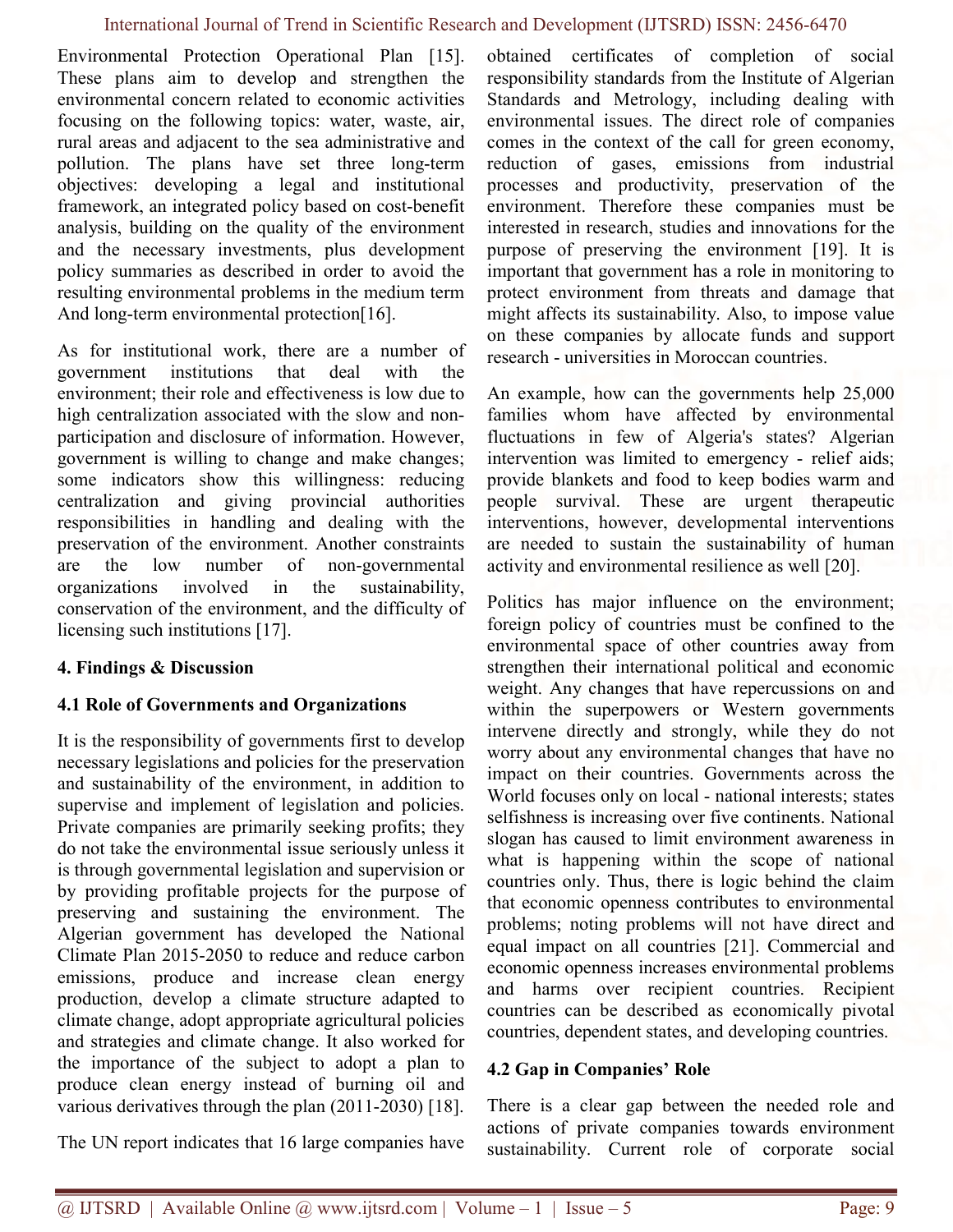responsibility is a set of promotional activities aimed at increasing the value of companies' assets, gaining benefit- facilitation from communities and governments. The consideration of social responsibility on the ground is still within the marketing plans and does not go or reach the framework of dealing seriously with the environment sustainability. The trend must be in legislating the role of corporations in dealing with environment and its impacts, especially towards the poor, marginalized and rural communities. Social responsibility requires codification rather than leaving it optional. Leaving it optional makes this responsibility under the weight of barter by large companies in their dealings with governments for the purpose of access to further benefits and facilities. However, the role that is required by companies should be allocating amounts from their revenue and income for the benefit of geographical sites and marginalized groups. On the other hand, one of the key roles companies must play is adopting friendly manufacturing system and friendly products. Example on friendly views; wastes that are analyzed and reused, production processes that minimize the risk of any negative impacts on the environment, prepare and carry out preventive actions for the benefits of environmental sustainability [22].

#### 4.3 Escaping from Legislation

Companies may try to reject the idea of legalizing the role of companies in protecting the environment for various reasons and pretexts in order to evade responsibility and escape from any financial obligations.

- $\triangleright$  Companies can argue that their contribution to the economic process and diverse business sectors are real contributions to the preservation of environmental sustainability.
- Companies are committed to the laws and legislations enacted by the government in the preservation of the environment; do what they can to preserve the environment and not endanger the sustainability of the environment through research and development and social responsibility, in addition to their commitment to the rules of work and government legislation.
- $\triangleright$  Social responsibility should be optional to companies because of many reasons: environment is not limited to companies as it the government responsibility at first stage as well as further

institutions and community. The legislation may increase the financial burden on companies, and will hurt the aspirations and perspectives of investment and the movement of attracting investment. Companies can collect these fees and taxes from people and thus increase additional burdens on the community [23].

#### 4.4 Environment and Citizens' Rights

Some countries impose restrictions laws on individuals – environment relationship; these laws affect both individuals and communities. Environment sustainability must not be isolated from living and communities sustainability. Communities and individuals, especially the poor, have rights to benefit from environment and its sources. Individuals have the right to enjoy nature resources of water, plants, food and animals within the limits of no harm to the environment. This means that they have a duty to preserve the sustainability of the environment. However this equation is not only for the two parties: community and the environment, it should includes other major parties, government and companies to ensure sustainability of people and the environment [24].

For example, waste disposal requires that government stake necessary intervention to protect society and the environment. Communities and individuals cannot be called upon to maintain their fortunes without doing the required tasks needed by the government in preserving and sustaining society. Farmers who have livestock need to interact with the environment for the purpose of feeding these cattle and re/production of milk and dairy products. If governments prevent grass feeding, this needs logical solution that does not harm the peasants and their communities. Another example, it's hard to ask farmers to move from their locations or force them to buy other property they cannot afford or live in[25]. On the other hand, when environment is harmed by weather fluctuations, for example, the state must intervene in favor of preserving the community and protecting resources. Government interventions should include initiatives to ensure sustainability of life and in favor of marginalized groups interest.

In order to ensure compliance with laws by individuals, it is necessary not only to issue laws but also to deal with the effects of these laws when it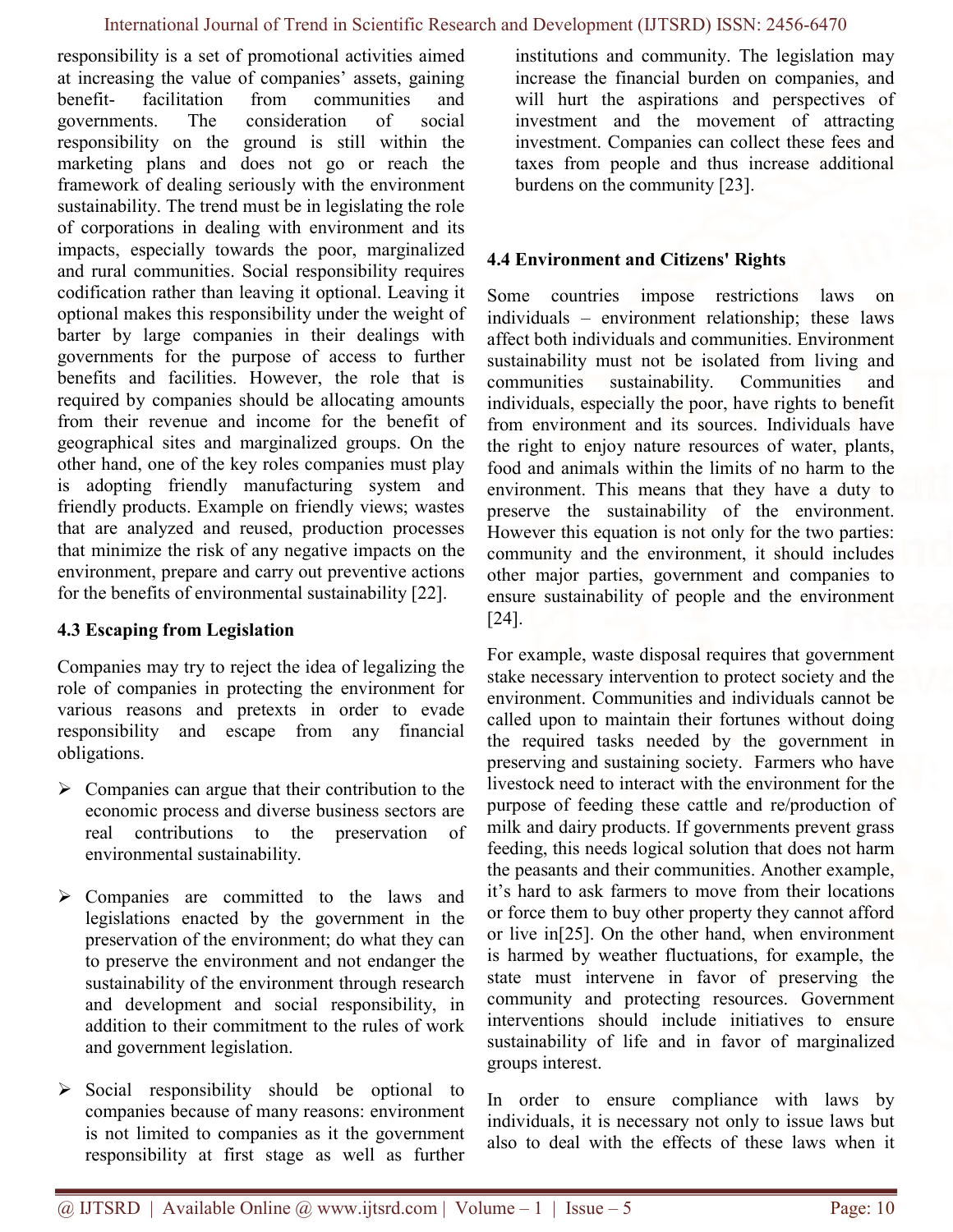comes in protecting environment[26]. In order to prevent hunting and extinction of animals legally, it is necessary to sensitize public and provide alternatives for them to continue their survival. A large number of people survival in coastal areas depend on fishing from water and conservation of fish and aquatic resources. Users may be required to stay away from fishing for periods of time and geographical locations that may affect their lives especially fishermen live on a daily bases. Also, bad weather conditions can affect fishermen. This requires government intervention to preserve the rights and sustainability of human life as well as to ensure the sustainability of the environment [27].

Those affected by environmental fluctuations have rights related to their humanity and citizenship and need government intervention. It's impossible to ask poor people, marginalized group and the peasants to buy bottle drinking water. Such responsibilities within government hands and also requires private sector contributions. These contributions should not be left to choice, or to the exchange of benefits for additional facilities aiming to increase corporate profits. The questions should be asked, what interventions are required by the government, laws and legislation needed to ensure sustainability of both human life environment? And how to determine roles and obligations for parties in these interventions.

### 4.5 Sustainability Indicators and Role of Companies

The United Nations bodies have developed indicators to measure the sustainability of the environment; they have been defined as indicators for sustainability that based on five sub-indicators:

- Ecosystem Index based on indicators of air quality, biodiversity (biology), land quality and quantity of fresh water.
- A measure of the low pressures on the environment such as reducing air pollutants and reducing pressure on the ecosystems and the sound management of waste in all its forms.
- Reducing human exposure to environmental pollution and waste of natural resources, such as environmental health, livelihood and livelihoods, while minimizing risk from post-disaster situations.
- $\triangleright$  Guide to measuring community and institutional capacities such as environmental governance, efficiency and responsiveness of the private sector.
- $\triangleright$  Responsibility for global environment, including engagement in international efforts to protect the environment, reduce greenhouse gas emissions and reduce pressures on the trans-boundary environment [28].

The Environment Sustainability Report indicates that there is partially response by the private sector in Tunisia and Morocco in protecting the environment and taking necessary measures. Opportunities to expand the role and response of the private sector to sustainability are required serious steps [29]. International reports summarize the dire situation of Moroccan countries in sustaining environmental; it is limited effort and partial intervention. Advocacy development and governance improvement over societies and government n their relations to the environment shall contribute to improving environmental sustainability [30].

### 5. Results

The findings present the gap between the required and played role by companies; where role of protecting environment is limited and therefore a need to increase and activate it. The first step is to legislate companies' role. Second, formulate policies and plans and implement them in which involve companies in these plans. In addition, the government in plans should control and monitor companies involvement to ensure that they play their role in away to preserve the environment and sustainability and take social responsibility towards the communities.

It is also necessary to develop a system of legislation and strategies that take into consideration the nature, quality and requirements of environmental sustainability in relation to community–individuals and their social and economic life. Environment sustainability benefits of human life, thus, strategiesprograms- plans- interventions- and definition of quality needs the participation of all society' components. It is also important to clarify and identify government interventions based on the development of national and regional strategy. In additions, it needs to draw a key intervention that can be done by government including legislation and role of companies in preserving environment sustainability.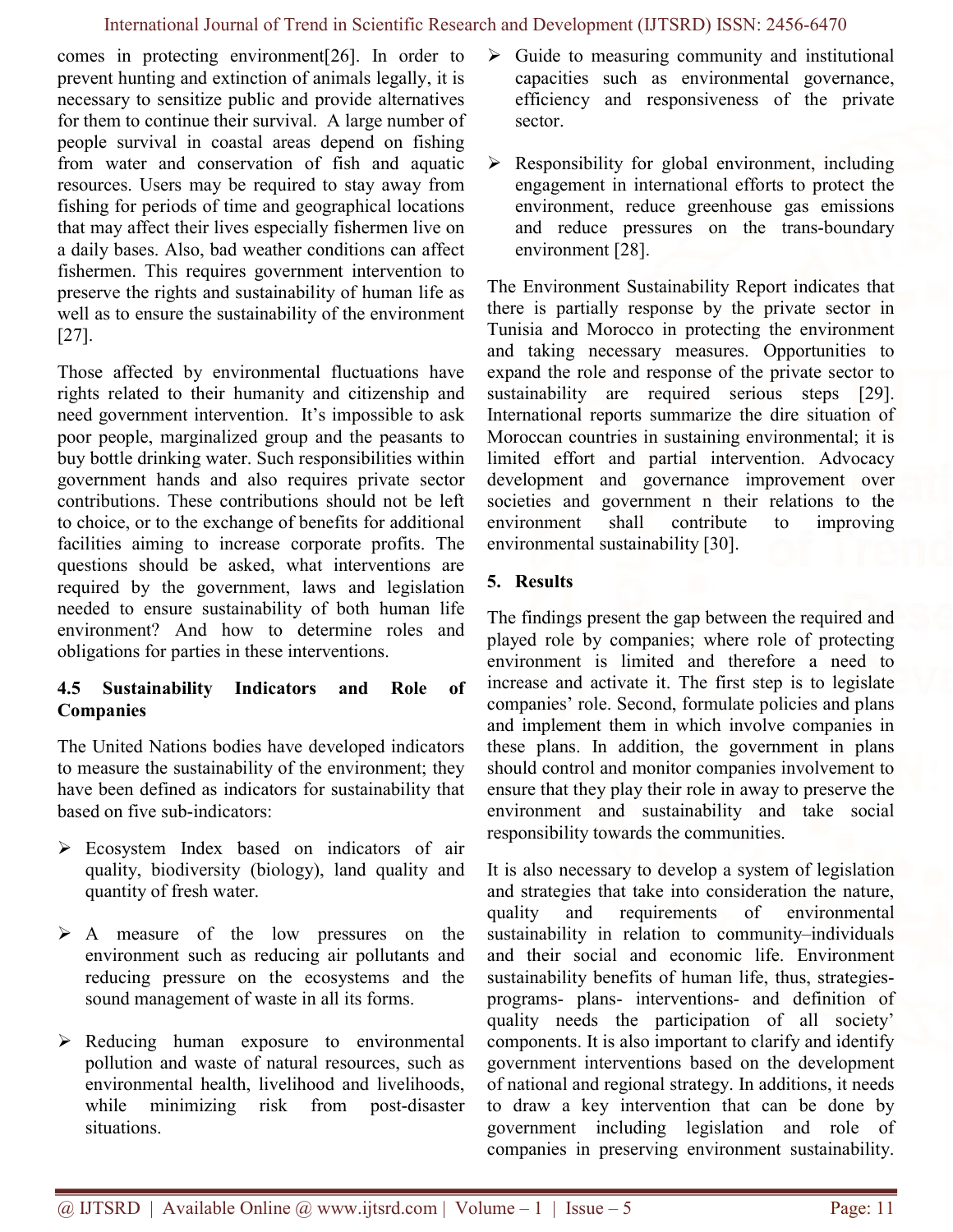These interventions include:

- $\triangleright$  Preventive interventions: interventions on different aspects and sectors of business to avoid harm to the environment through the formulation of laws, legislation and policies and the development of plans and programs that relate to institutions and individuals and the community. The most important is preventive interventions awareness, education and control of all activities for business.
- $\triangleright$  Treatment interventions: these interventions are intended to treat and repair environmental damage, which also contains mandatory practices for the private sector, and correction practices resulting from regulatory processes.
- $\triangleright$  Development interventions: developing strategies, policies and programs and set objective to contribute in developing the environment in its relations to individuals and communities. Scientific research, invention and creativity occupy a major focus for the purpose of contributing to the improvement of the quality of the environment and human life. Joint ventures between private and public sectors can be part of the environmental sustainability interventions. Joint projects aim to generate clean energy and reduce oil burning, desalination, and legalization of water use [31]. However, joint ventures should not become a bridge to a private sector to generate revenue instead of severing community first and make profit in second place to companies. Also, it important to be aware of any corrupted opportunities might corporate rise to manipulate government officials.

These interventions can include all aspects; legislation of duties, taxes and social responsibility funds, not to leave things optional, spontaneous hostage to the economic interests of private companies, particularly big corporations. In addition, interventions and awareness programs are needed to help sustaining environment, and conduct various scientifictechnological-research intervention [32].

Charges / Taxes: Study the possibility of charging fees and taxes for the benefit of environmental sustainability with relations to local community. However, these fees and charges should not be taken from people pockets. For example, fees to protect and develop environment, mandatory contributions according to company sizes- revenues - profits. It is also necessary to allocate funds for research centers for the purpose of innovation and carrying out a distinguished scientific, in addition to the effects of fluctuations and various environmental changes on human life [33].

Provide the means and tools that ensure prevention, preservation and development of the environment for local communities and populations, especially marginalized groups. The concern for rural areas and marginalized groups should be at the center of the concerns of government interventions. The countryside accounts for 60% of the total area and population of the Moroccan countries and has a small income that relies heavily on the environment [34]. There is a need to pay attention to the countryside, including the development of community and individual awareness towards the environment and nature resources.

Also, interventions in favor of the countryside must be based on understanding of how government laws and legislation can be harmful or limit the exercise of people rights especially marginalized and rural communities. In addition, companies should engage in protecting environment as they using natural resources, and responsible in draining environment to make profits.

#### 6. Conclusion and Recommendations

Governments are the responsible authorities in governing and managing the country's affairs, including environment related issues. Government roles are in formulating national and regional strategies, setting strategies and policies, putting positive intervention in favor of environmental sustainability in its relationship with local communities. Among the most important interventions is legalization the role of big corporation and private sector in relationship and dealing with environment. Legalization should impose over preventive, remedial and developmental legislation and determining the responsibilities and duties of the big companies, their financial contribution in environment sustainability plans and initiatives. This contribution should come from company's revenues not taken from consumers and citizens'. Also, should be an interest in study intervention in protecting environment to its relationship with marginalized areas such as rural areas and coastal areas for the categories of fishermen and farmers. Same to study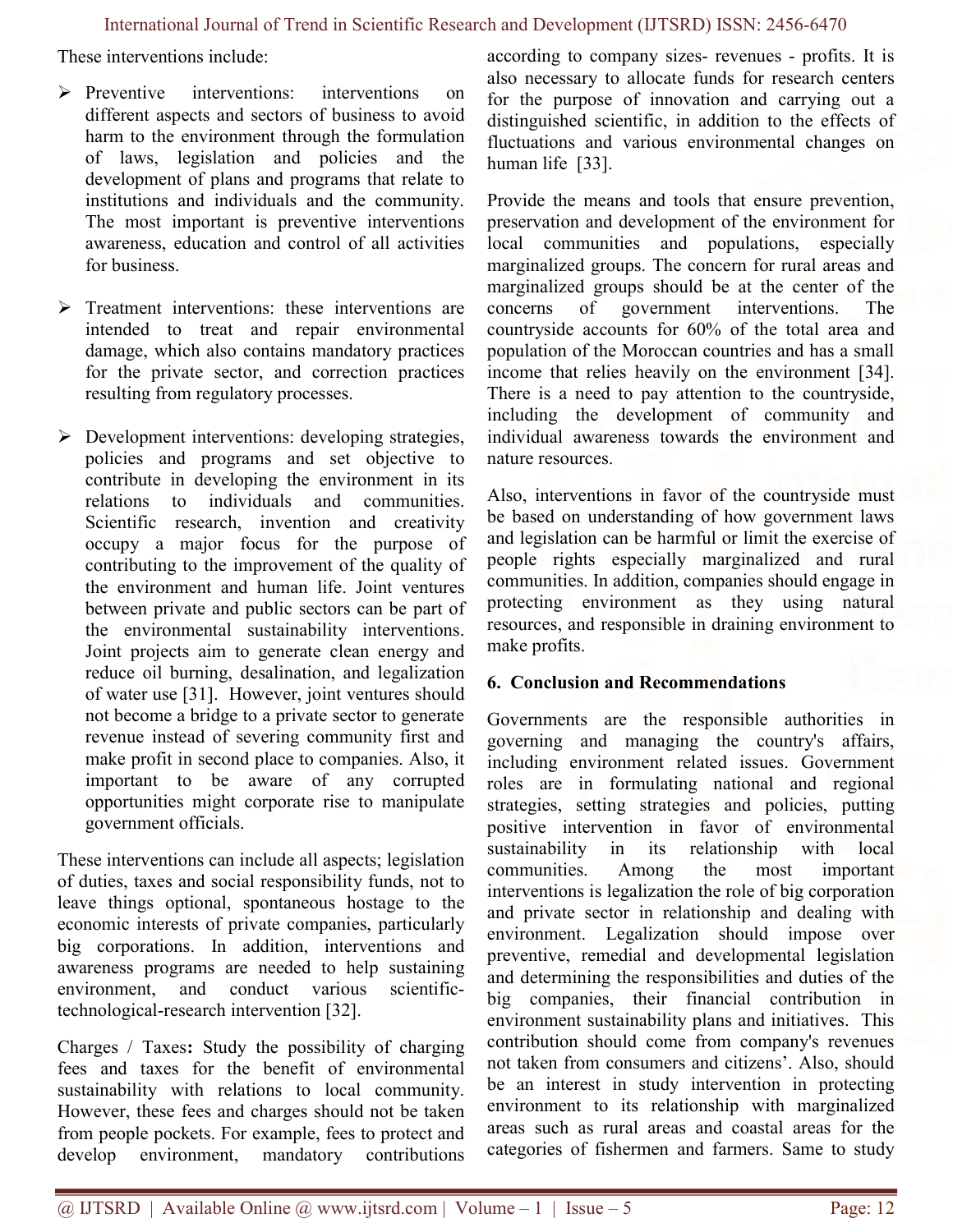alternatives for the purpose of protecting people rights and sustaining their lives when formulating treatment - prevention and development environmental policies.

A very important recommendation is the need for research centers that integrate environmental and socio-political studies, and to review current laws and technical interventions according to policies and programs rather than reactions and relief assistance. The need of caring for and sustaining the environment includes relief, prevention, development, sustainability and attention to the rural, poor and marginalized groups.

#### Reference

[1] Wikipedia, last Access 10 May 2017 fromhttps://ar.wikipedia.org/wiki/

[2] United Nations Environment Program. Background paper for ministerial-level participation on water, sanitation and human settlements. Environmental Report (UNEP Report 2004, p. 4).

[3] Christain –Albrechts University, last access 10 May 2017 from

http://www.unikiel.de/ecology/users/fmueller/salzau2 006/studentpages/Human\_Environmental\_Interactions /index.html; Wikipedia Website, Human impact on the environment, last access 11 May 2017 from https://en.wikipedia.org/wiki/Main\_Page; The impact of climate change on humans. Last access 2 April 2017 from

https://ar.wikipedia.org/wiki/

[4] Nath, V. (2001). White Collar Invasion: developed country policies leading to environmental degradation in South. London School of Economics. Last access12 May 2017 from www.cddc.vt.edu/knownet/whitecollar-paper.doc;

Najib Musab. The environment between local and global. Green Line. Last access 3 April 2017 from Http://www.greenline.com.kw/ArticleDetails.aspx?tp  $=312$ 

[5]Patrick et al. (2006). Report prepared to European Commission under Contract No: Europe Aid/114340/C/SV/CME: Impact Assessment Research Centre. Institute for Development Policy and Management University of Manchester; United Nations Economic Commission for Africa Office for North Africa. (UNEC). 2014, The Green Economy in

Algeria. an Opportunity to Diversify and Stimulate Domestic Production;

[6] Arab Organization for Administrative Development (2010) The role of legislation and laws in the protection of the Arab environment. Research Papers. Cairo, Egypt.

[7]The McKEEVER Institute. 2004. Morocco - Economic analysis of government's policies, investment climate and political risk; Northern Africa: Algeria and Morocco and Tunisia. Last access February 16, 2017 from the World Web:http://www.worldwildlife.org/ecoregions/pa0513

[8] Climate Change: Can we save our planet from climate change? Last access 29 March 2017. Https://infosantejeunes.usj.edu.lb/files/dossier.htm?id  $=92$ &lg=2&p=1

Climate change on Earth. Last access 30 March 2017 from Https://www.ts3a.com/bi2a/ ;

Climate variability. Why has it increased in recent times?

Last access 30 March 2017 from Https://www.ts3a.com/bi2a/ Volatility-

[9] Ramallah News Website, last access 15 March 2017 from: http://ramallah.news.

[10] Arab Organization for Administrative Development.(2010).The role of legislation and laws in the protection of the Arab environment. Research Papers. Cairo, Egypt.

[11]Arab Organization for Administrative Development (2010) The role of legislation and laws in the protection of the Arab environment. Research Papers. Cairo, Egypt.

[12]United Nations Environment Program. Background paper for ministerial-level participation on water, sanitation and human settlements. Environmental Report (UNEP Report 2004, p. 4).

[13] Tarradell. M (2004). Morocco Case Study Analysis of National Strategies for Sustainable Development. ) Environmental Policy Research Centre Freie Universität Berlin. Last access February 13, 2017. From the World Web: http://www.iisd.org/ measure/capacity/sdsip.asp

[14] Tarradell. M (2004). Morocco Case Study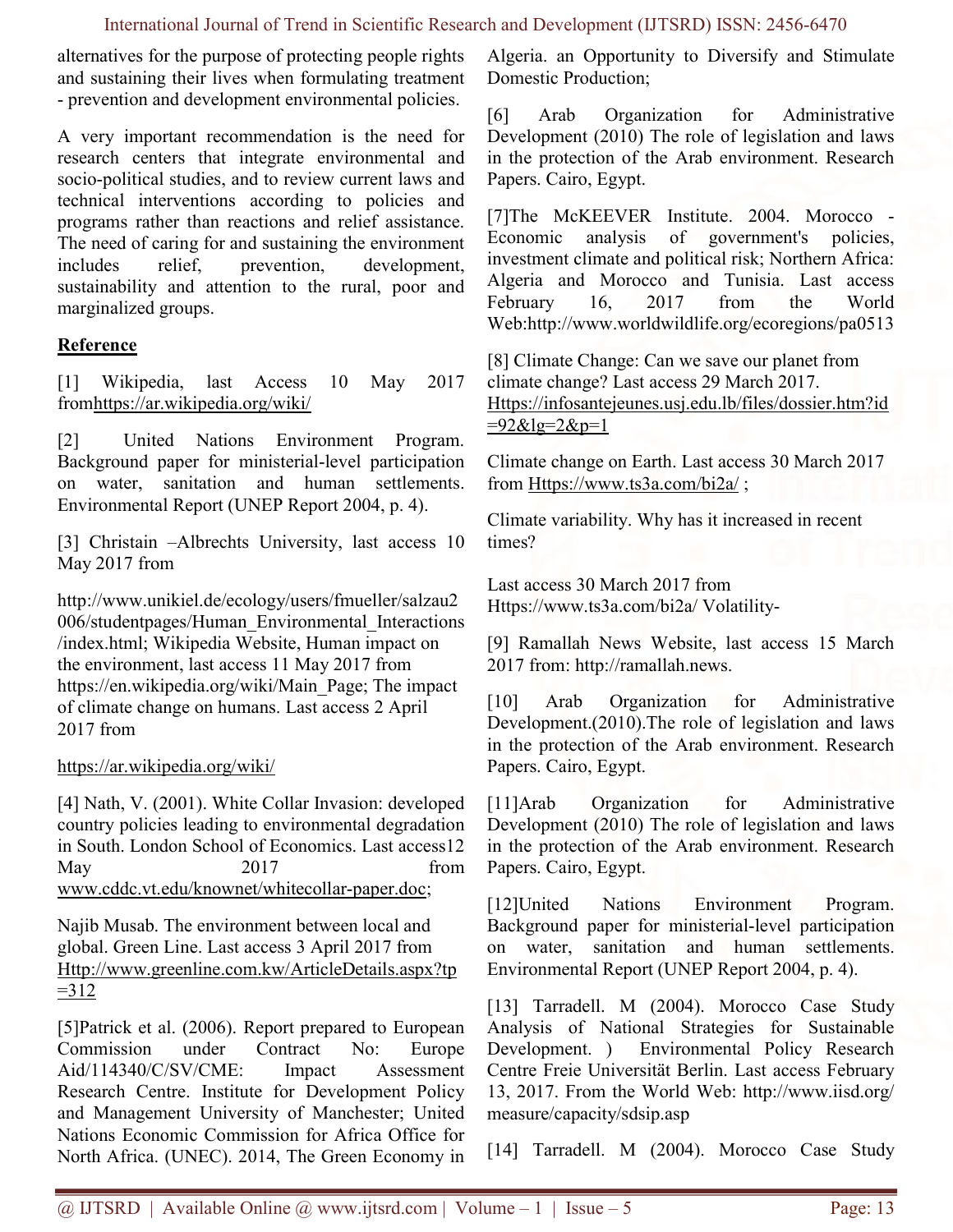Analysis of National Strategies for Sustainable Development. ) Environmental Policy Research Centre Freie Universität Berlin. Last access February 13, 2017. From the World Web: http://www.iisd.org/ measure/capacity/sdsip.asp

[15] Tarradell. M (2004). Morocco Case Study Analysis of National Strategies for Sustainable Development. ) Environmental Policy Research Centre Freie Universität Berlin. Last access February 13, 2017. From the World Web: http://www.iisd.org/ measure/capacity/sdsip.asp

[16]Souissi. A (2001) . Report- Environment and sustainable development issues and policies. Mediterranean Country Profiles Tunisia. Sophia Antipolis; Mireia Tarradell. M (2004). Morocco Case StudyAnalysis of National Strategies for Sustainable Development. ) <sup>[17]</sup>Environmental Policy Research Centre Freie Universität Berlin. Last access February 13, 2017. From the World Web: http://www.iisd.org/ measure/capacity/sdsip.asp

[17]Souissi. A (2001) . Report- Environment and sustainable development issues and policies. Mediterranean Country Profiles Tunisia. Sophia Antipolis;

Tarradell. M (2004). Morocco Case Study Analysis of National Strategies for Sustainable Development. Environmental Policy Research Centre Freie Universität Berlin. Last access February 13, 2017. From the World Web: http://www.iisd.org/ measure/capacity/sdsip.asp

[18] United Nations. The Algerian government has developed the National Climate Plan 2015-2050. Last access 30 April 2017 from

#### http://www.uneca.org/sites/default/files/uploadeddocuments/SROs/NA/AHEGM-ISDGE/egm\_ge- \_algeria.pdf

[19] United Nations. The Algerian government has developed the National Climate Plan 2015-2050. Last access 30 April 2017 from

http://www.uneca.org/sites/default/files/uploadeddocuments/SROs/NA/AHEGM-ISDGE/egm\_ge- \_algeria.pdf

[20] Algerian newspaper, Al-Bilad 26/2017. Statistics of 25 thousand affected families across the country measures of climate variability. Last access 30 March 2017 from

Https://www.elbilad.net/flash/detail?id=39571

[21] Hilmi, N. Safa, A. &Ketata, I. (2015) Environmental risks, policy decisions in large multinational companies and policy makers in Tunisia. Middle Eastern and African Economies Vol. 17, No. 1.

[22] Salls, M. (2005). Corporate Responsibility and the Environment: What is the Right Thing To Do? - HBS Working Knowledge - Harvard Business School Last access 20 February 2017 from the World Web: http://hbswk.hbs.edu/item/corporate-responsibilityand-the-environment-what-is-the-right-thing-to-do

[23] Government of the Netherland. Roles and responsibilities of provincial government, municipal governments and water authorities. Last access 10 may 2017 from

https://www.government.nl/topics/environment/conte nts/roles-and-responsibilities-of-provincialgovernment-municipal-governments-and-waterauthorities.

[24] UNECA. The green economy in Algeria. last access 20 April 2017 from

http://www.uneca.org/sites/default/files/uploadeddocuments/SROs/NA/AHEGM-ISDGE/egm\_ge- \_algeria.pdf

[25]Alkuwaityeah news. «Fish stocks» foreshadow an immediate disaster. Last access 13 May 2017 from http://alkuwaityah.com/Article.aspx?id=420388Mireia

[26] Kamal Zerq. Role of Government in Protecting Enviorment. Last access 12 May 2017 from https://revues.univ-ouargla.dz/index.php/numero-05- 2007/742-2013-05-07-14-48-30.html

[27]Albadil news. Akhnoush: hunting on average lives in a worrying situation. Last access 13 May 2017.

# -وضعية-يعيش-بالمتوسط-الصيد-أخنوش/http://www.badil.info<br>/مظلقة

[28] Arab Organization for Administrative Development (2010) The role of legislation and laws in the protection of the Arab environment. Research Papers. Cairo, Egypt.

[29]United Nations Environment Program. Background paper for ministerial-level participation